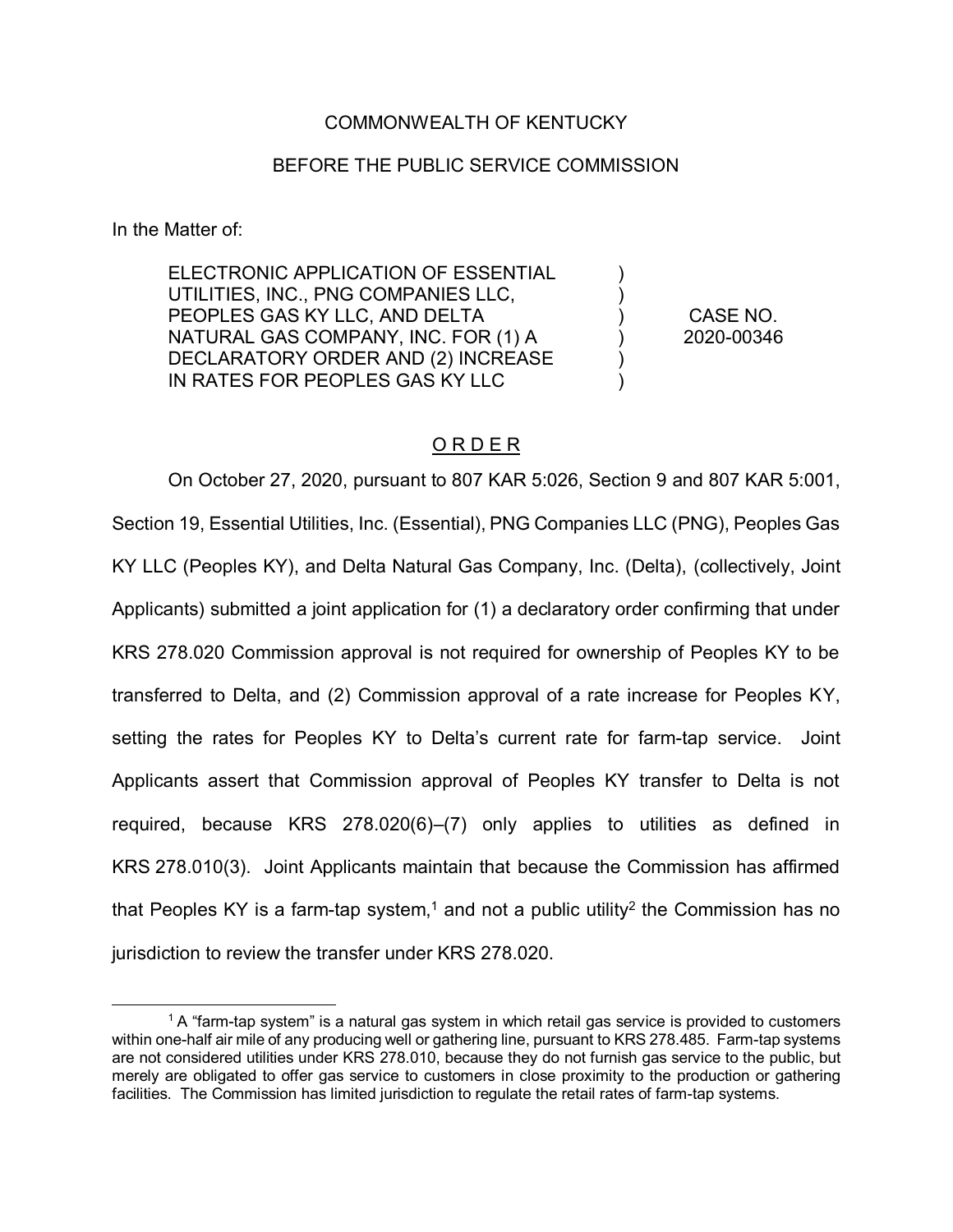By Order issued December 21, 2020, the Commission found that given the Commission's recent departure from prior decisions, <sup>3</sup> an investigation was necessary to determine the applicability of KRS 278.020 to the proposed transaction. Pursuant to KRS 278.020(7), the Commission found good cause to continue Joint Applicants' application an additional 60 days. Joint Applicants have responded to one round of discovery. No one has sought intervention in this proceeding. Joint Applicants have not requested a hearing and this matter is ready for a decision based on the case record.

## BACKGROUND

Essential, previously known as Aqua America, Inc. (Aqua America), a publicly held corporation organized under the laws of Pennsylvania, is the indirect owner of PNG, Delta, and Peoples KY.<sup>4</sup> PNG, a limited liability company organized under the laws of Delaware, is the direct owner of Delta and Peoples KY.<sup>5</sup> Delta is a Kentucky corporation providing gas service to 36,700 customers, including approximately 900 farm-tap customers, in 23 Kentucky counties.<sup>6</sup> Peoples KY is a Kentucky limited liability company that provides farm-tap gas service to approximately 3,000 customers in eastern Kentucky.<sup>7</sup>

<sup>4</sup> Application at 1–2.

<sup>5</sup> *Id.* at 2.

 $\overline{a}$ 

<sup>6</sup> *Id.* at 2 and 5.

<sup>2</sup> Case No. 2018-00263, *Georgia Johnson v. Peoples Gas KY, LLC* (Ky. PSC Mar. 27, 2020).

<sup>3</sup> Case No. 2020-00028, *Electronic Proposed Acquisition by Bluegrass Water Utility Operating Company, LLC of Wastewater System Facilities and Subsequent Tariffed Service to Users Presently Served by Those Facilities,* (Ky. PSC June 19, 2020), final Order at 16 in which the Commission announced its departure from precedent and indicated Commission approval for a public utility to acquire the system of a nonjurisdictional utility will henceforth be required.

<sup>7</sup> *Id.* at 4. Response to Staff's First Request (filed Jan. 29, 2021) Items 5, 7, 8, 9, 10. Peoples KY does not own any gathering lines or producing wells in Kentucky. Peoples KY sells gas to farm-tap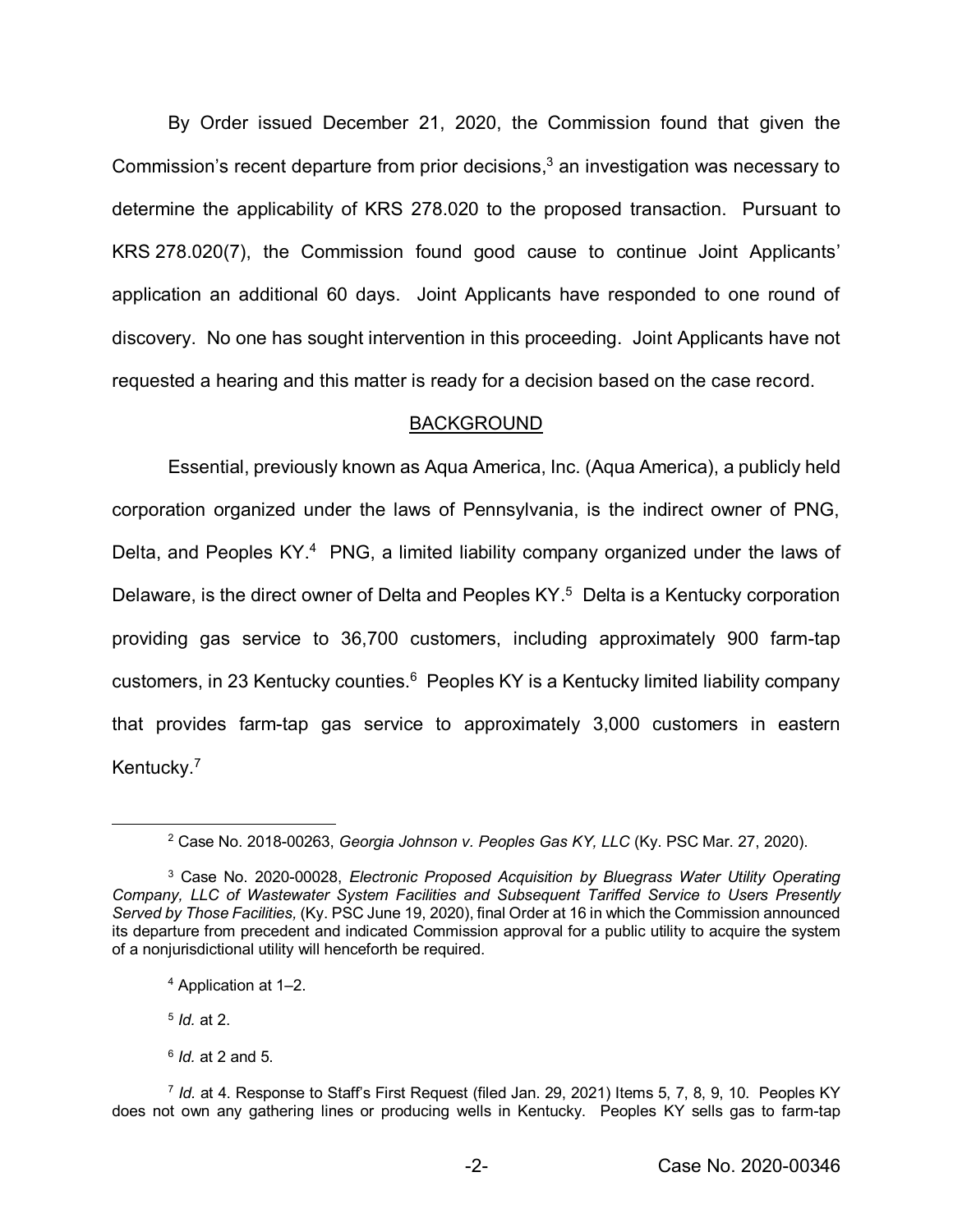Subsequent to obtaining Commission approval in Case No. 2018-00369, Aqua America acquired indirect control over Delta's assets by acquiring 100 percent of LDC Funding LLC (LDC Funding) and LDC Funding's subsidiaries, including PNG, Peoples KY, and Delta.<sup>8</sup> On February 3, 2020, Aqua America changed its name to Essential Utilities, Inc.<sup>9</sup> Delta and Peoples KY remained wholly owned subsidiaries of PNG following the acquisition.<sup>10</sup> Joint Applicants state they plan to dissolve Peoples KY as a standalone entity once the proposed transaction is consummated.<sup>11</sup>

In Case No. 2018-00369, Aqua America made certain post-merger commitments associated with the transaction wherein, among other things, Aqua America committed that Delta and its ratepayers would not incur any additional costs, liabilities, or obligations in conjunction with the transaction, and would not bear costs associated with operating Aqua America's subsidiaries, including Peoples KY.<sup>12</sup> Joint Applicants state that the present rates of Peoples KY are deficient to the point that Peoples KY is unprofitable and losing over \$1.0 million per year on a pre-tax basis, with a retained deficit of \$4.4 million.<sup>13</sup>

 $\overline{\phantom{a}}$ customers along a gathering system formerly operated by the Kentucky West Virginia Gas Company. Peoples KY's gas supplier is Diversified Southern Production.

<sup>8</sup> Case No. 2018-00369, *Electronic Joint Application of Aqua America, Inc., SteelRiver Infrastructure Fund North America LP, SteelRiver LDC Investments LP, LDC Parent LLC, PNG Companies*  LLC, Peoples Gas KY LLC, and Delta Natural Gas Company, Inc. for Approval of an Acquisition of *Ownership and Control of PNG Companies LLC and Delta Natural Gas Company, Inc.* (Ky. PSC Mar. 13, 2019).

<sup>&</sup>lt;sup>9</sup> Application at 2.

<sup>10</sup> Response to Commission Staff's First Request (Response to Staff's First Request)*,* (filed Jan. 29, 2021), Attachment to Item 13(b), Organizational Chart.

<sup>&</sup>lt;sup>11</sup> Application at 6.

<sup>12</sup> Case No. 2018-00369, *Electronic Joint Application of Aqua America, Inc.* (Ky. PSC Mar. 13, 2019), Order at 6. Application at 5-6.

<sup>13</sup> Application at 3–4 and 7.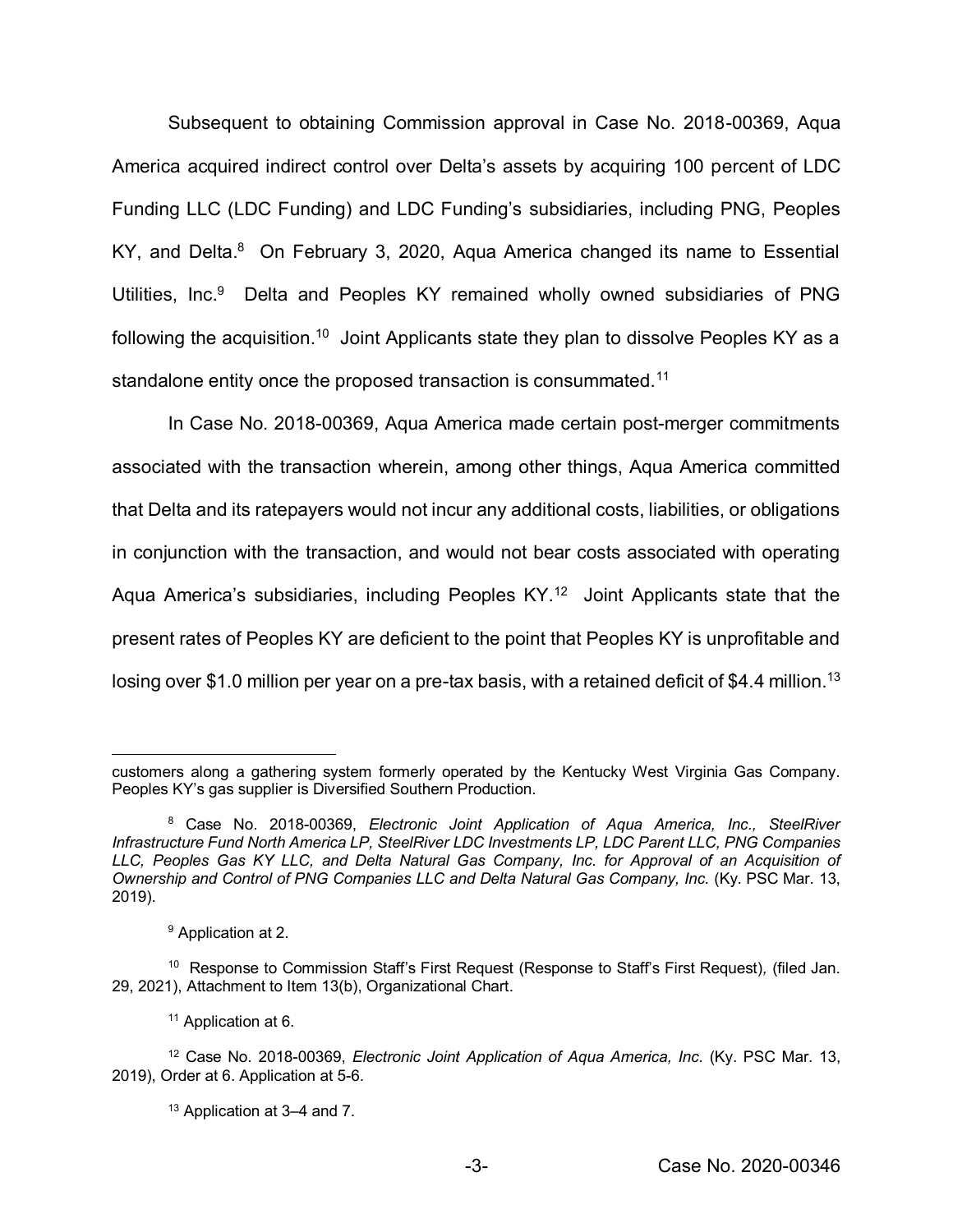For this reason, Joint Applicants condition the proposed transaction on the Commission's approval of a rate increase for Peoples KY's customers to bring these rates up to the rates currently being charged Delta's farm-tap customers. The Commission finds that a review of Joint Applicants' proposed transaction is necessary to ensure continued compliance with the commitments made to Delta and its ratepayers in Case. No. 2018- 00369.

#### **DISCUSSION**

Joint Applicants state that since the acquisition, they have been analyzing their respective structures and operations and have identified opportunities with respect to Peoples KY and Delta. Joint Applicants state that Peoples KY employees in Pennsylvania provide current day-to-day oversight of Peoples KY's farm-tap operations. Joint Applicants note that Delta operates a gas system in Kentucky that already provides retail and farm-tap service, and that shifting the ownership and control of Peoples KY to Delta will provide local Kentucky-based leadership to Peoples KY.<sup>14</sup> Joint Applicants state that Delta and Peoples KY service territories adjoin, and a transfer of Peoples KY day-to-day operations to Delta will permit a more efficient operation of Peoples KY's system than at present.<sup>15</sup>

Joint Applicants explain that Peoples KY's only office is in Pikeville, Kentucky, and that Delta has an office in Manchester, Kentucky from which it deploys field technicians.<sup>16</sup> Joint Applicants further explain that Delta's Manchester office is located near where both

 $\overline{\phantom{a}}$ 

<sup>14</sup> *Id.* at 3.

<sup>15</sup> *Id.* at 5–6.

<sup>16</sup> *Id.* at 6.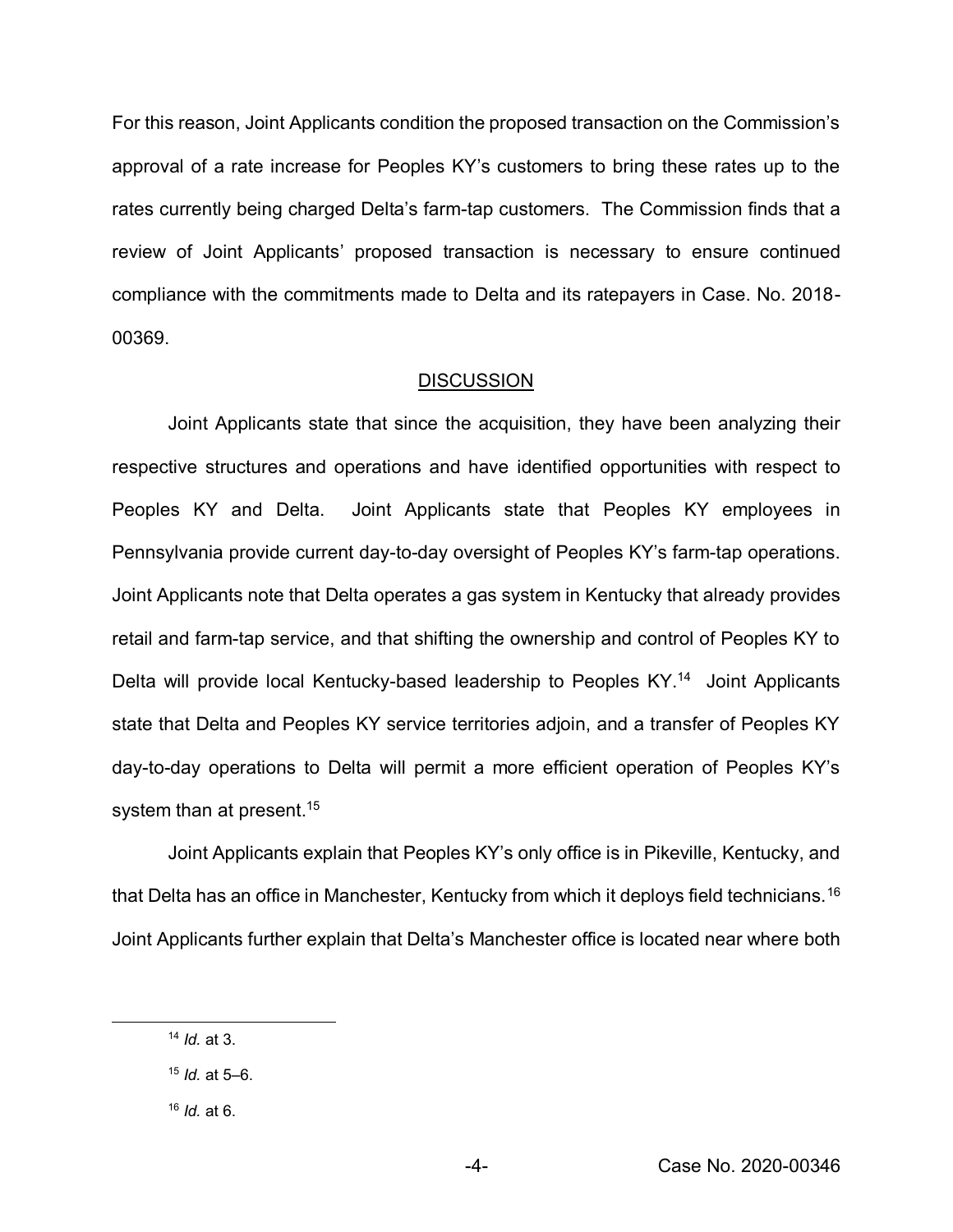Delta and Peoples KY already have farm-tap customers and that having technicians located more broadly throughout Peoples KY's system will result in additional operating enhancements. Joint Applicants state that Delta can assist and further train Peoples KY's technicians in automated meter reading, calibration, and collection methods.17 Joint Applicants state that Delta is transitioning to the SAP Customer Relationship and Billing System in 2021, and Peoples KY has already converted to this system. Joint Applicants maintain that the merger of Delta and Peoples KY will facilitate a reduction in the amount of manual work to be done in each billing cycle because Delta can integrate the Peoples KY collection data into Delta's billing system.<sup>18</sup>

The Commission is reviewing the proposed transaction for the purpose of confirming that neither Delta nor its ratepayers will subsidize Peoples KY's operations or will otherwise be financially harmed by the proposed transfer of Peoples KY to Delta. However, if Peoples KY were a public utility and not a farm-tap system, the Commission would review the proposed transaction pursuant to KRS 278.020(6) and KRS 278.020(7). The Commission includes a discussion of the requirements of KRS 278.020(6) solely to demonstrate that if this transaction were subject to that statutory provision, the requirements have been met.

KRS 278.020(6) provides that:

No person shall acquire or transfer ownership of, or control, or the right to control, any utility under the jurisdiction of the commission by sale of assets, transfer of stock, or otherwise, or abandon the same, without prior approval by the commission. The Commission shall grant its approval if the person acquiring the utility has the financial, technical, and managerial abilities to provide reasonable service.

 $\overline{a}$ 

<sup>18</sup> *Id.*

<sup>17</sup> *Id.*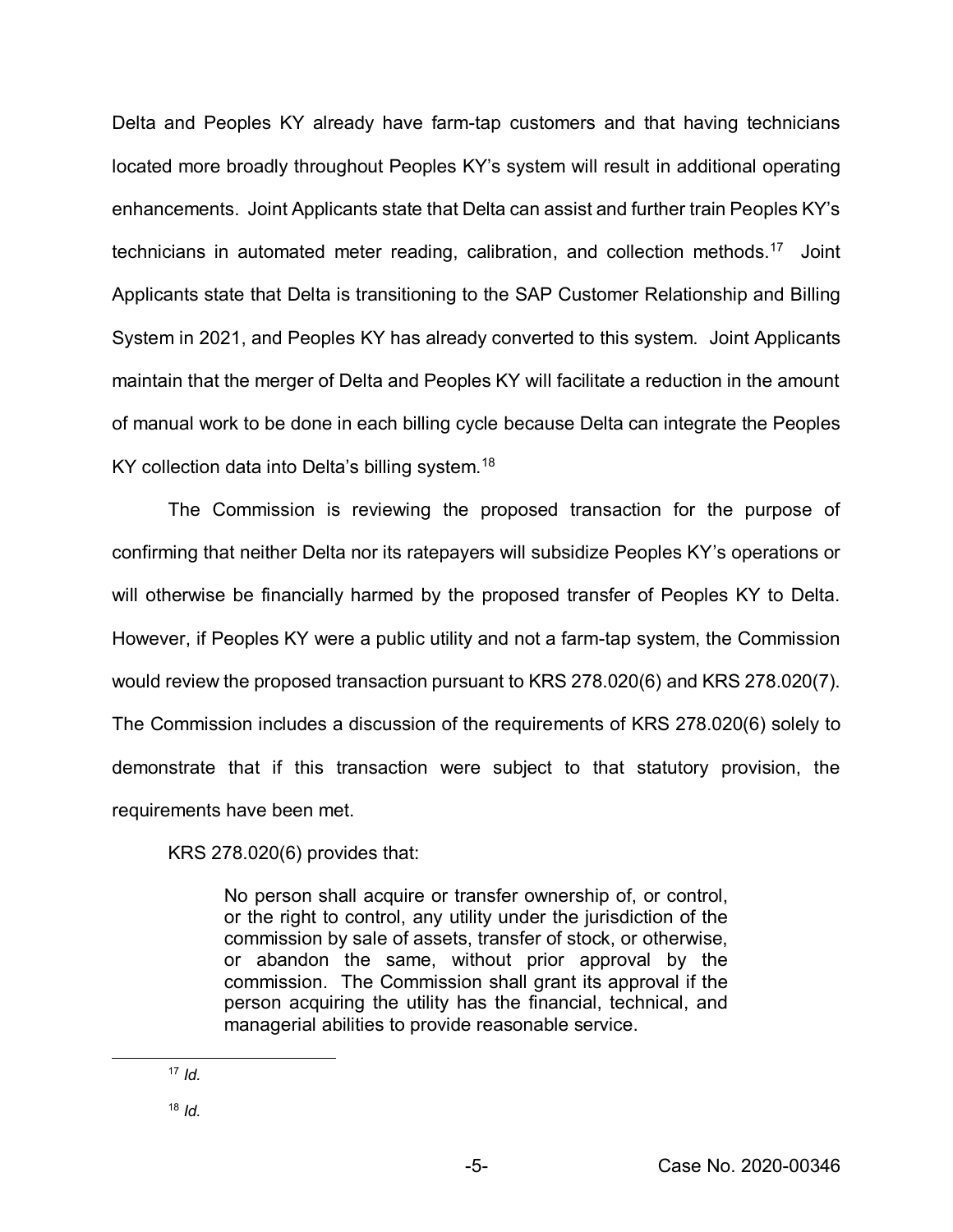Delta is currently operating a gas utility and providing farm-tap service to 36,700 customers, including over 900 farm-tap customers. This is sufficient evidence that Delta has the financial, technical, and managerial abilities to operate a gas utility and a farmtap system. Additionally, according to its most recently filed annual report Delta has a net utility plant of \$147,558,610,<sup>19</sup> and retained earnings of \$5,152,635.<sup>20</sup> For the calendar year ended December 31, 2019, Delta reported total gas operating revenues of \$47,621,235 and net income of \$7,133,139.<sup>21</sup>

Given the case record and being otherwise sufficiently advised, the Commission finds that Delta has the financial, technical, and managerial abilities to provide reasonable farm-tap service and that transfer of Peoples KY to Delta will not negatively affect Delta's ability to provide natural gas service. The Commission further finds that the transfer of ownership of Peoples KY to Delta should be approved.

In support of their claim that Delta will not subsidize People's KY's operations following the proposed transfer, Joint Applicants state that Peoples KY's operational costs are not expected to increase as a result of the transfer, and there will be no system implementation costs in merging the operations of Delta and Peoples KY.<sup>22</sup> Given Joint Applicants claim that Peoples KY's rates are inadequate, and to further ensure Delta does not suffer financial harm, pursuant to 804 KAR 5:026, Section 9, Joint Applicants also seek to increase People KY's rates by applying the rate paid by Delta's farm-tap

 $\overline{a}$ 

<sup>19</sup> *Annual Report of Delta Natural Gas Company, Inc. for the Year Ended December 31, 2019,* at 14.

<sup>20</sup> *Id.* at 17.

<sup>21</sup> *Id.* at 19 and 22.

<sup>22</sup> Application at 6.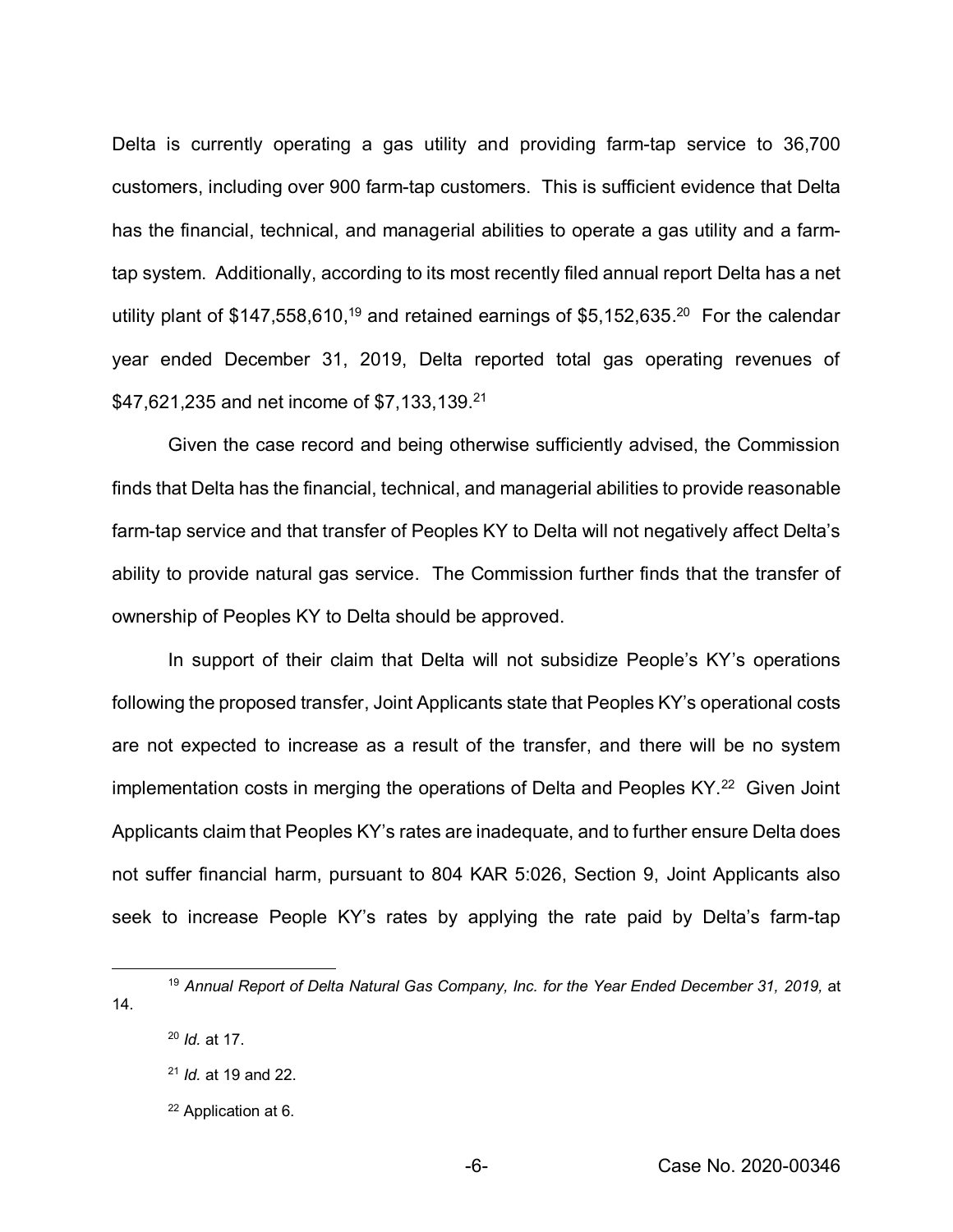customers to People KY's customers. Joint Applicants propose not assessing Delta's Gas Cost Adjustment Clause (GCR) and Pipe Replacement Program tariffed charges to Peoples KY's customers because at least initially, this portion of the system will be operated in a physically discrete manner.<sup>23</sup> Joint Applicants propose continuing to apply Peoples KY's GCR to Peoples KY's customers and incorporating this into Delta's tariff.<sup>24</sup>

Joint Applicants state that the proposed rate change will increase the average bill for a Peoples KY's customer from \$37.77 to \$59.93. $25$  This is a 59 percent increase in the average People KY's customer's bill.<sup>26</sup> The rates charged to farm-tap customers must be approved by the Commission. Commission Regulation 807 KAR 5:026, Section 9, allows a farm-tap operator to request an adjustment in retail rates through a proposed tariff if (1) the percentage change in rates does not exceed the percentage change in the price index during the most recent 12-month period immediately preceding the date the proposed tariff is filed<sup>27</sup> and (2) the proposed rate does not exceed the highest average volumetric rate of a local gas distribution utility approved by the commission and in effect on the date the proposed tariff is filed. If the proposed percentage increase in rates exceeds the percentage change in the price index but the proposed rate remains below the highest prevailing gas rate approved by the Commission, the gas company must submit its proposed tariff and cost data that supports the proposed increase.

 $\overline{\phantom{a}}$ 

<sup>25</sup> *Id.*

<sup>23</sup> *Id.* at 7.

<sup>24</sup> *Id.*

<sup>26</sup> Application, Exhibit 5.

 $27807$  KAR 5:026 defines price index as the average of the producer price index utility natural gas (PPI 5-05) for the most recent 12-month period as published monthly by the United States Department of Labor, Bureau of Labor Statistics.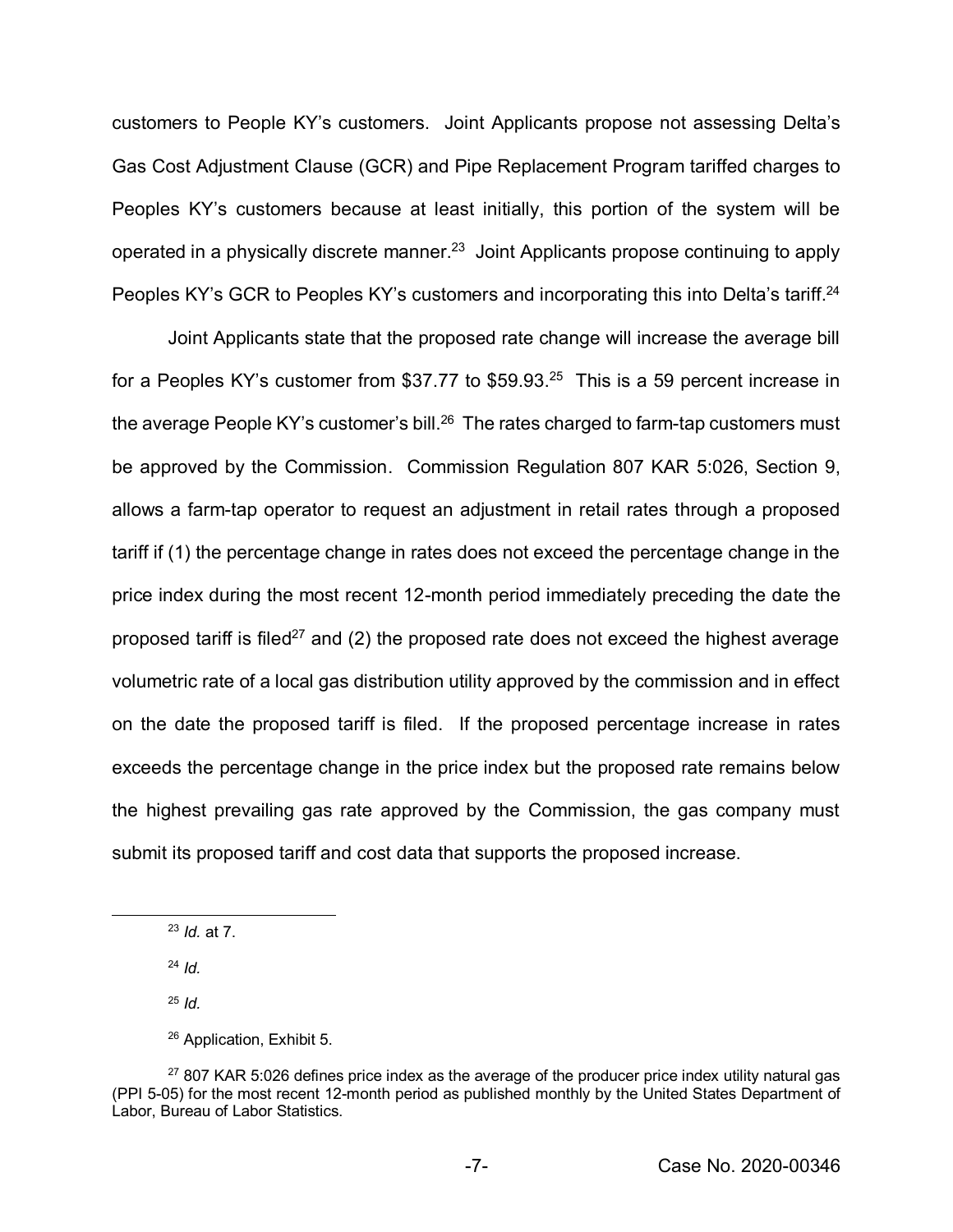The percentage change in the price index during the 12-month period ending September 30, 2020, is 2.47 percent, which is lower than the proposed 59 percent increase in rates.<sup>28</sup> However, the proposed rates are below the highest prevailing gas rates approved by the Commission, which are those currently being charged by G.S. Knox, Interstate Natural Gas, and Troublesome Creek. 29 Because Peoples KY does not meet the first test cited in 807 KAR 5:026, Section 9(a), but does meet the second, the regulation requires that it provide its costs to provide service during the previous two years, current within 90 days of the date the proposed tariff.<sup>30</sup> Peoples KY submitted the required cost data supporting the proposed increase.31

Having considered the evidence of record and being otherwise sufficiently advised, the Commission finds the rates in the Appendix to this Order meet the requirements of 807 KAR 5:026, Section 9, should be approved, and should be effective upon the date of consummation of the transfer of ownership of Peoples KY to Delta.

The Commission notes that Delta's last general rate increase was in October 2010,<sup>32</sup> and that Delta has not identified a date when it will file its next general rate case.<sup>33</sup> The Commission further notes that (1) Delta's tariff does not provide a separate rate schedule for farm-tap customers; (2) Delta has not considered establishing a separate

 $\overline{a}$ 

<sup>&</sup>lt;sup>28</sup> 186.6 (CPI September 30, 2020) - 182.1 (CPI October 1, 2019) = 4.5  $\div$  182.1 (CPI October 1,  $2019$ ) = 2.47%.

<sup>29</sup> Application at 8.

<sup>30</sup> 807 KAR 5:026, Section 9(b).

 $31$  Response to Staff's First Request (filed Jan. 29. 2021), Items 23(a) and 23(b) including Attachment 23(a) and Attachment 23(b).

<sup>32</sup> Case No. 2010-00116, *Application of Delta Natural Gas Company, Inc. for an Adjustment of Rates.* (Ky. PSC Oct. 21, 2010).

<sup>&</sup>lt;sup>33</sup> Response to Staff's First Request (filed Jan. 29, 2021), Item 15(c).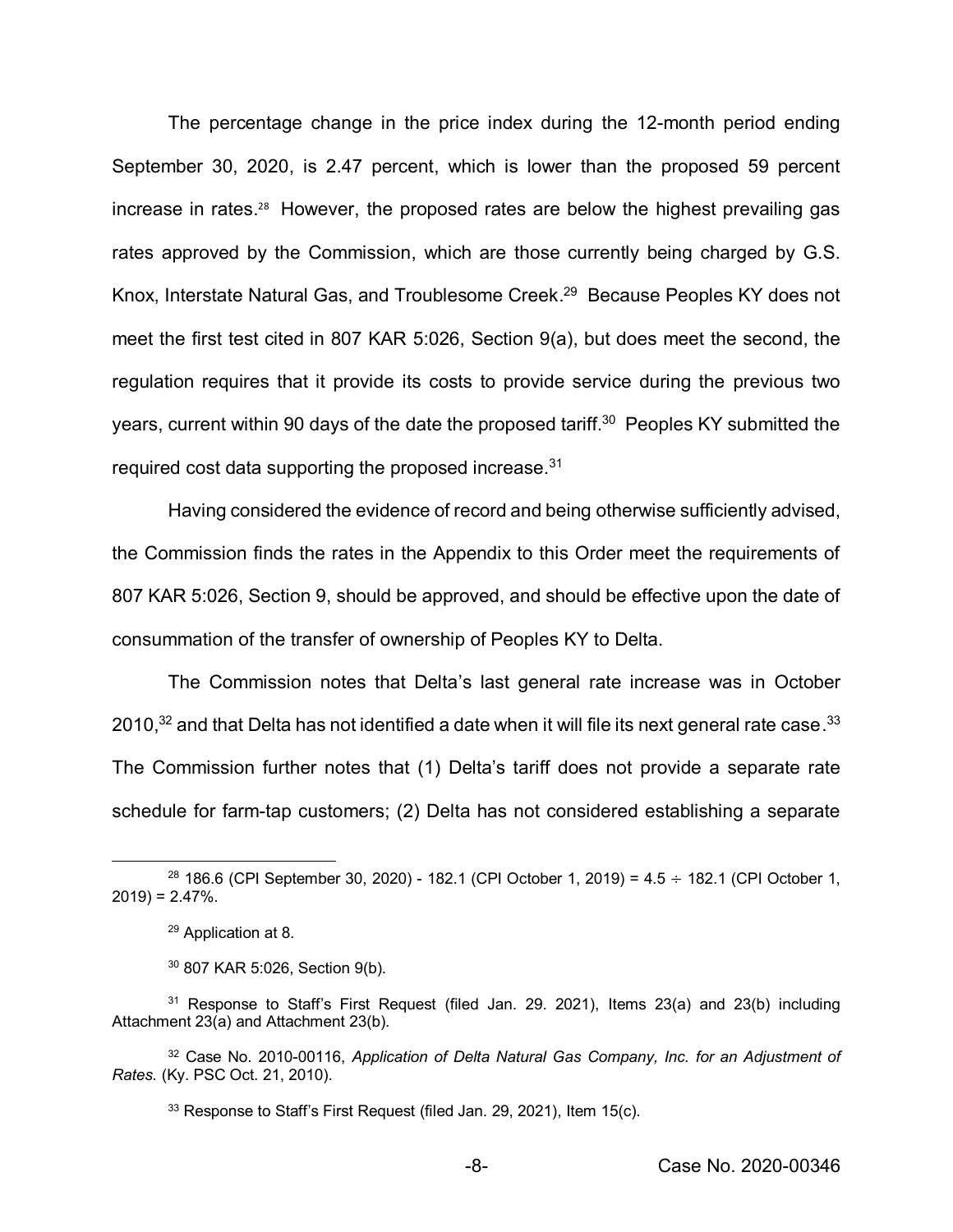rate schedule for its farm-tap customers; $34$  and (3) when Delta was ordered to establish a separate rate schedule for farm-tap customers,  $35$  it cited its limited number of farm-tap customers and claimed the requirement presented complications that outweighed the benefit of establishing a separate rate for so few customers. The Commission subsequently relieved Delta of that requirement.<sup>36</sup> However, the merger of Delta and Peoples KY significantly increases the number of farm-tap customers being served by Delta and being charged Delta's residential customer rate.

The Commission's review of the proposed increase to Peoples KY's farm-tap rates pursuant to 807 KAR 5:026, Section 9, the regulation under which this application was filed, did not address the issue of whether Delta's farm-tap rates are fair, just and reasonable given that the merger will more than triple the number of farm-tap customers on Delta's system, and that market conditions have changed considerably since 2010. Having considered the evidence of record and being otherwise sufficiently advised, the Commission finds that an investigation into the reasonableness of Delta's farm-tap rates is necessary.

IT IS THEREFORE ORDERED that:

1. The proposed transfer of ownership of Peoples KY to Delta is approved.

2. Within five days of consummation of the transfer, Delta shall file a written notice settling forth the date of the transfer and referencing this case number. The notice shall be retained in the post-case correspondence file.

 $\overline{a}$ 

<sup>34</sup> *Id.* at Item 4.

<sup>35</sup> Case No. 2000-00468, *Charles B. Gregory v. Columbia Natural Resources and Delta Natural Gas Company, Inc.* (Ky. PSC Nov. 28, 2001).

<sup>36</sup> Case No. 2000-00468, (Ky. PSC Feb. 25, 2002), final Order.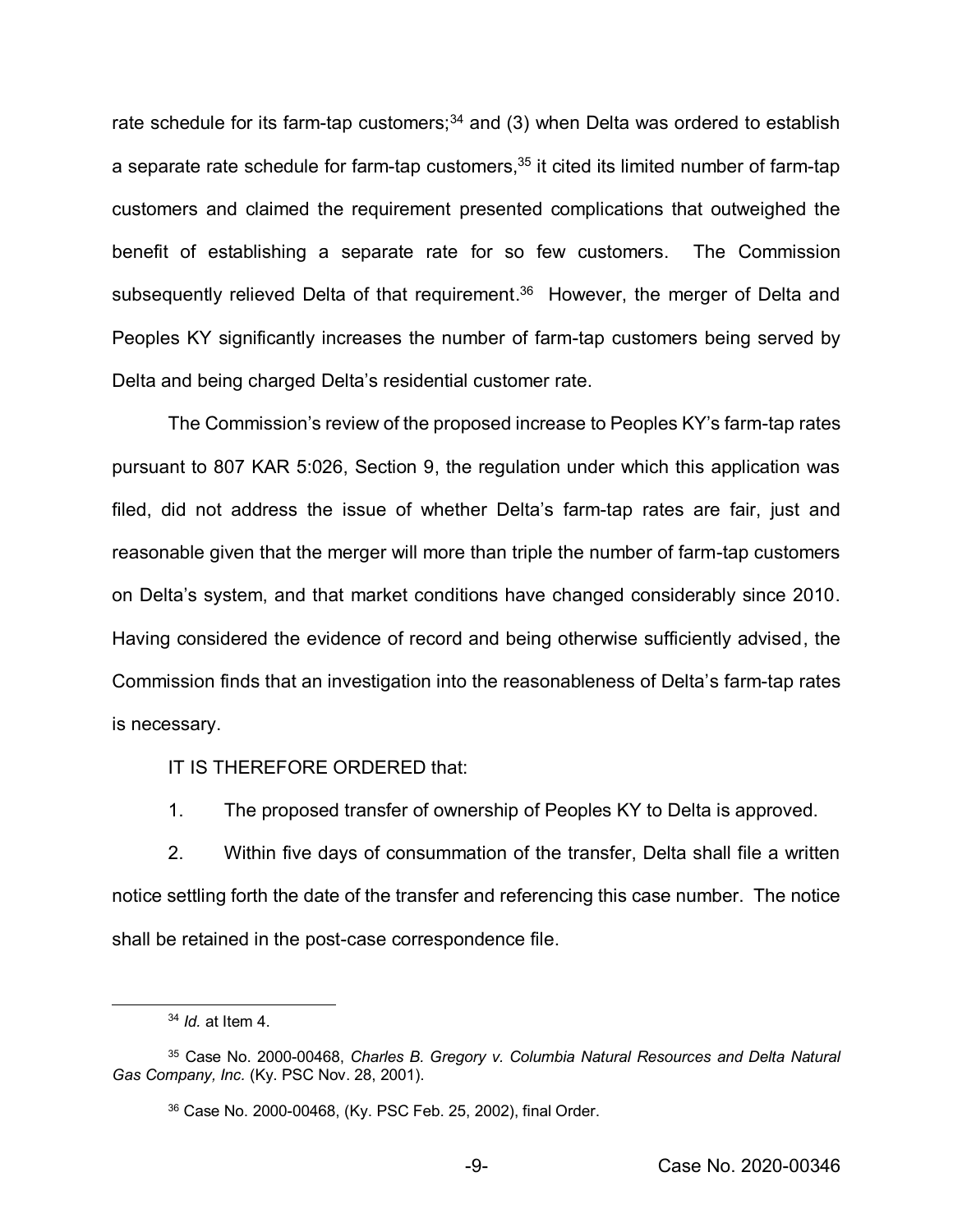3. The rates set forth in the Appendix to this Order are approved.

4. The effective date of the rates set forth in the Appendix shall be the date the transfer of ownership of Peoples KY to Delta is consummated.

5. Within ten days of the transfer of Peoples KY to Delta, Peoples KY shall file revised tariff sheets with the Commission, using the Commission's electronic Tariff Filing System, containing the rates set forth in the Appendix to this Order.

6. The Commission shall initiate a separate proceeding in which to investigate the reasonableness of Delta's farm-tap rates.

7. This case is closed and removed from the Commission's docket.

# [REMAINDER OF PAGE INTENTIONALLY LEFT BLANK]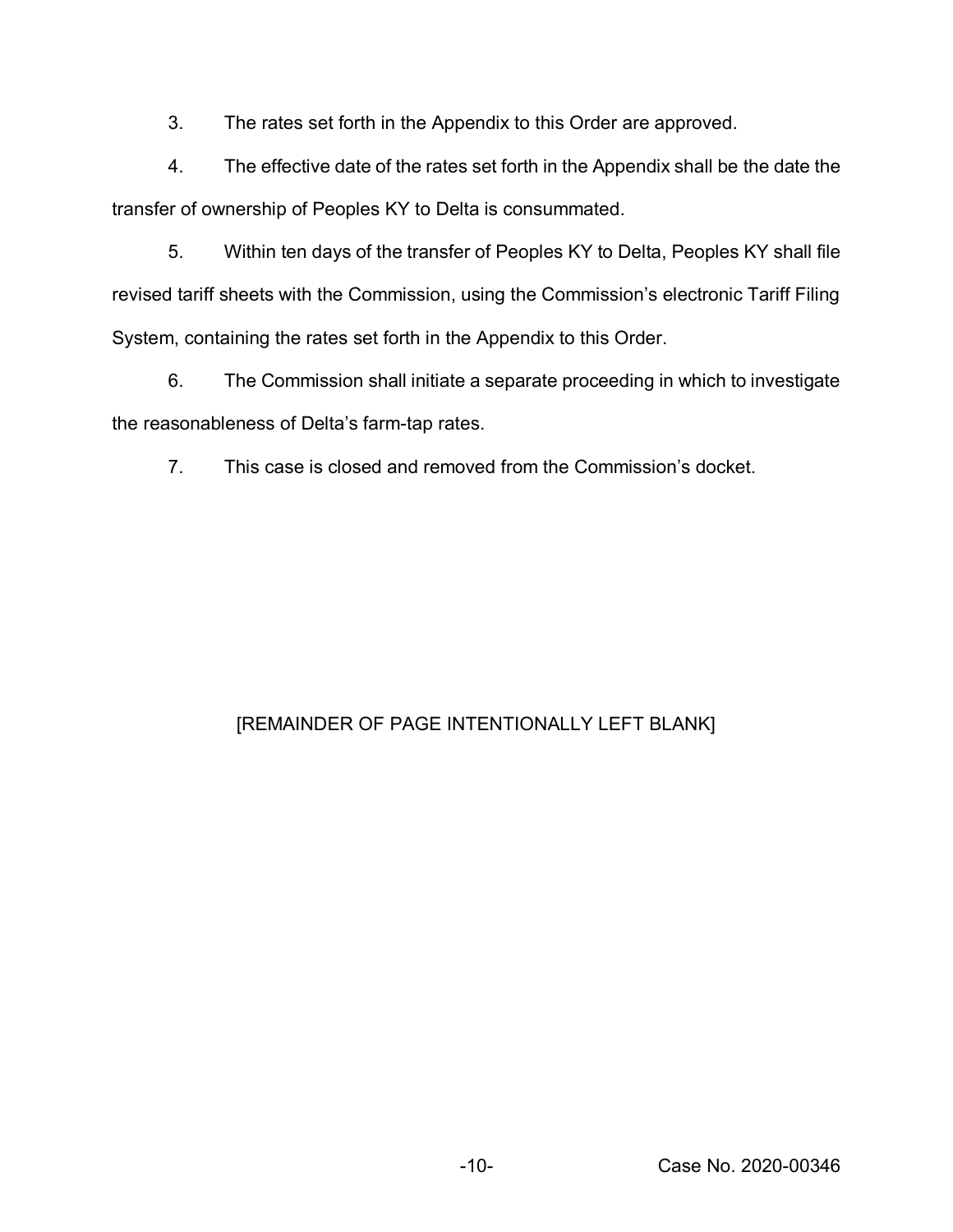By the Commission



ATTEST:

 $\overleftrightarrow{\text{Pridwell}}$ 

Executive Director

Case No. 2020-00346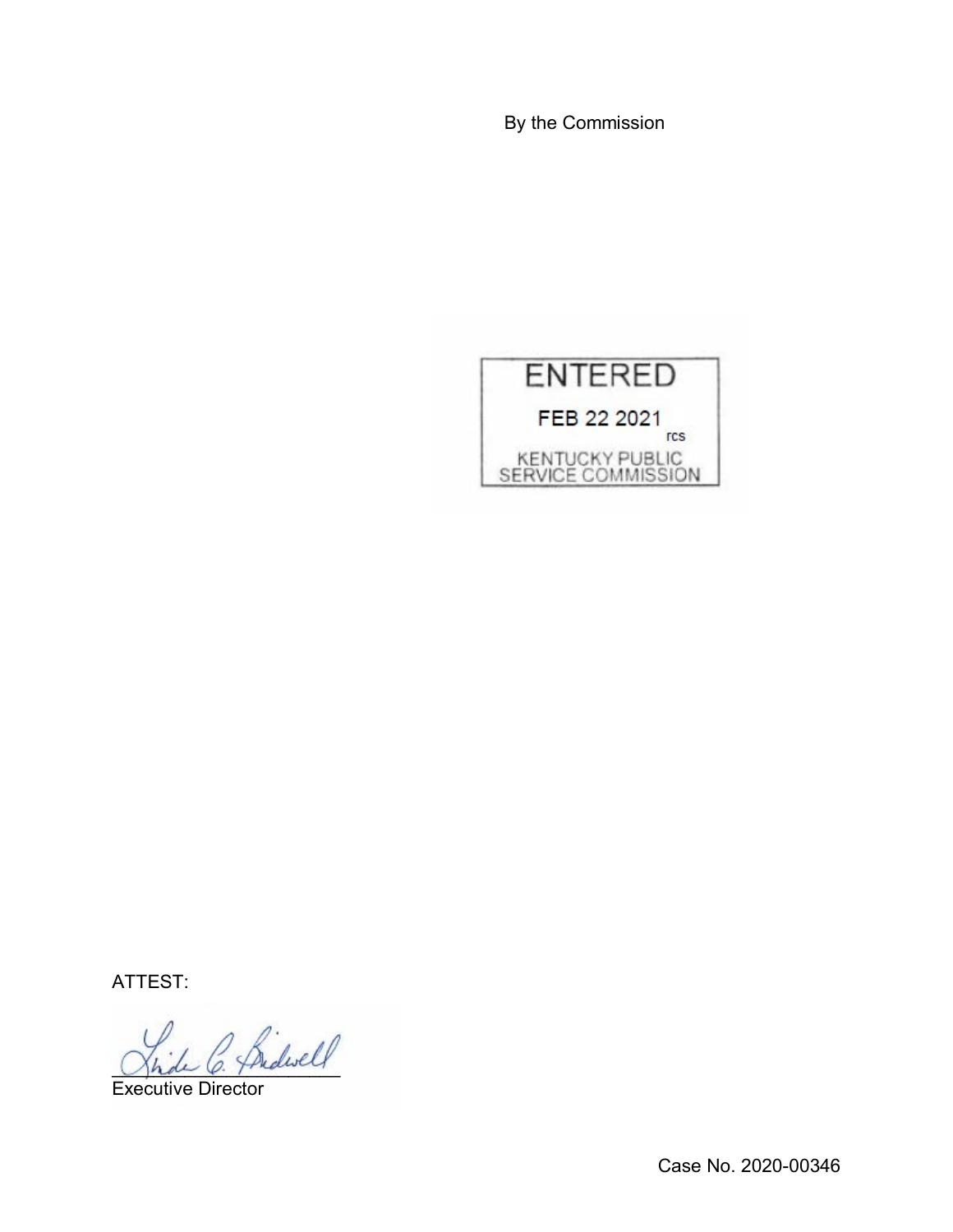## APPENDIX

# APPENDIX TO AN ORDER OF THE KENTUCKY PUBLIC SERVICE COMMISSION IN CASE NO. 2020-00346 DATED FEB 22 2021

The following rates and charges are prescribed for the customers in the area served by Peoples Gas KY LLC. All other rates and charges not specifically mentioned herein shall remain the same as those in effect under the authority of the Commission prior to the effective date of this Order.

|                        | <b>Base Rate</b> |
|------------------------|------------------|
| <b>Customer Charge</b> | \$21.00          |
| All Mcf                | \$4.3185         |